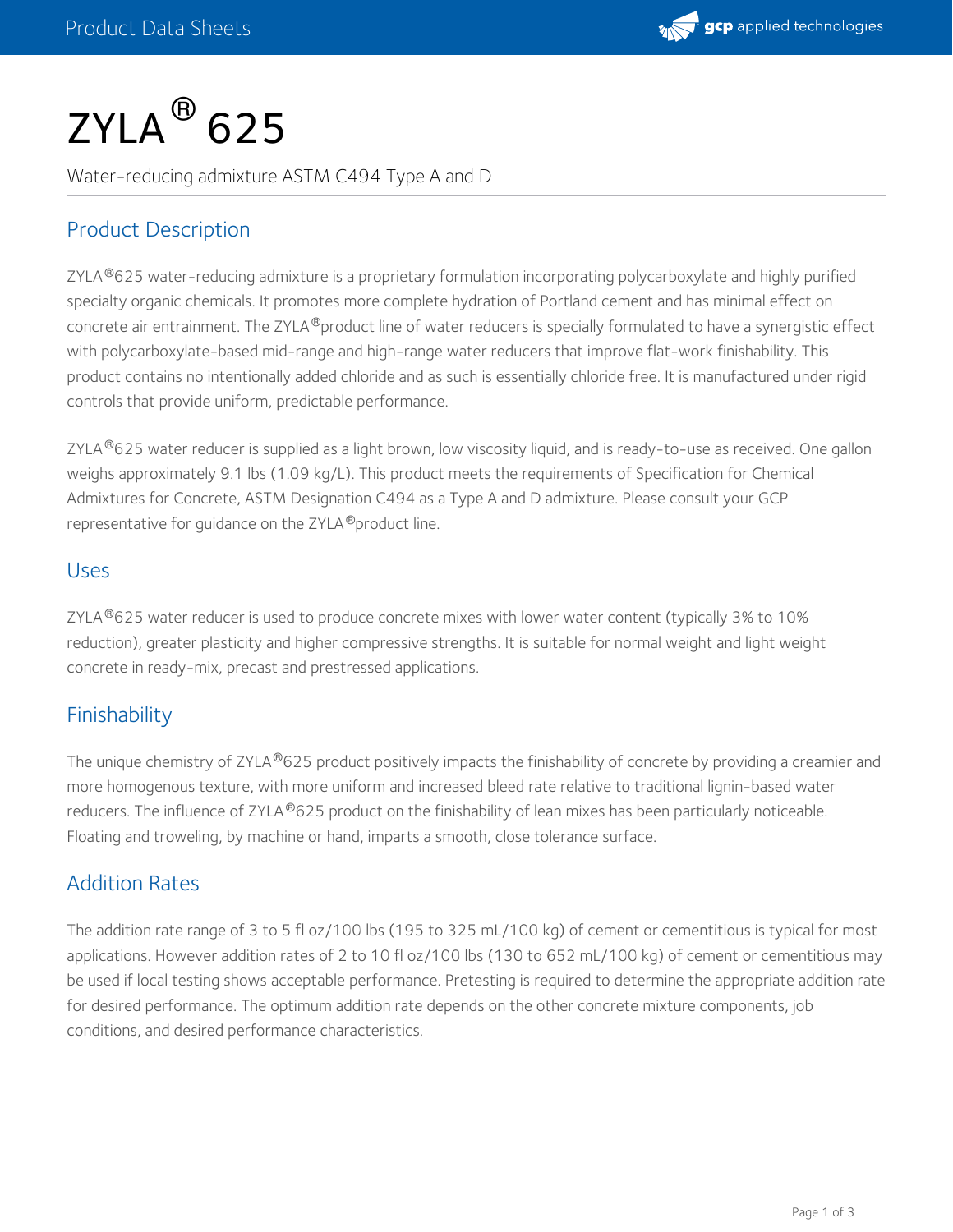

## Compatibility with Other Admixtures and Batch Sequencing

ZYLA $^\circledR$ 625 water reducer is compatible with most admixtures as long as they are added separately to the concrete mix, usually through the water holding tank discharge line. However, it is not recommended for use in concrete containing naphthalene-based and melamine-based admixtures. In general, it is recommended that ZYLA®625 admixture be added to the concrete mix near the end of the batch sequence for optimum performance. Different sequencing may be used if local testing shows better performance. Please see GCP Technical Bulletin TB-0110, Admixture Dispenser Discharge Line Location and Sequencing for Concrete Batching Operations for further recommendations. ZYLA®625 water reducer should not come in contact with any other admixture before or during the batching process, even if diluted in mix water.

Pretesting of the concrete mix should be performed before use, and as conditions and materials change in order to assure compatibility, and to optimize dosage rates, addition times in the batch sequencing and concrete performance. For concrete that requires air entrainment, the use of an ASTM C260 air-entraining agent (such as Daravair $^\circ$ or Darex $^\circ$ product lines) is recommended to provide suitable air void parameters for freeze-thaw resistance.

Please consult your GCP representative for guidance.

#### Product Advantages

- Minimal impact on concrete air content
- Better control of water reduction and setting times as compared to traditional lignin-based water reducers
- Synergistic performance of polycarboxylate-based mid-range and high-range water reducers, which include water reduction, concrete strength and air control
- In the hardened state, improves the compressive and flexural strengths at all ages of concrete versus traditional lignin-based water reducers

## Packaging & Handling

ZYLA®625 water reducing admixture is available in bulk, delivered by metered tank trucks, in 275 gal (1,040 L) totes, and in 55 gal (210 L) drums. It will freeze at about 28°F (-2°C), but will be completely uniform after thawing and thorough agitation.

#### Dispensing Equipment

A complete line of accurate, automatic dispensing equipment is available. ZYLA®625 product may be introduced to the mix through the water holding tank discharge line. The ZYLA®product line is formulated to be free of sediment.

## Specifications

Concrete shall be designed in accordance with Standard Recommended Practice for Selecting Proportions for Concrete, ACI 211.